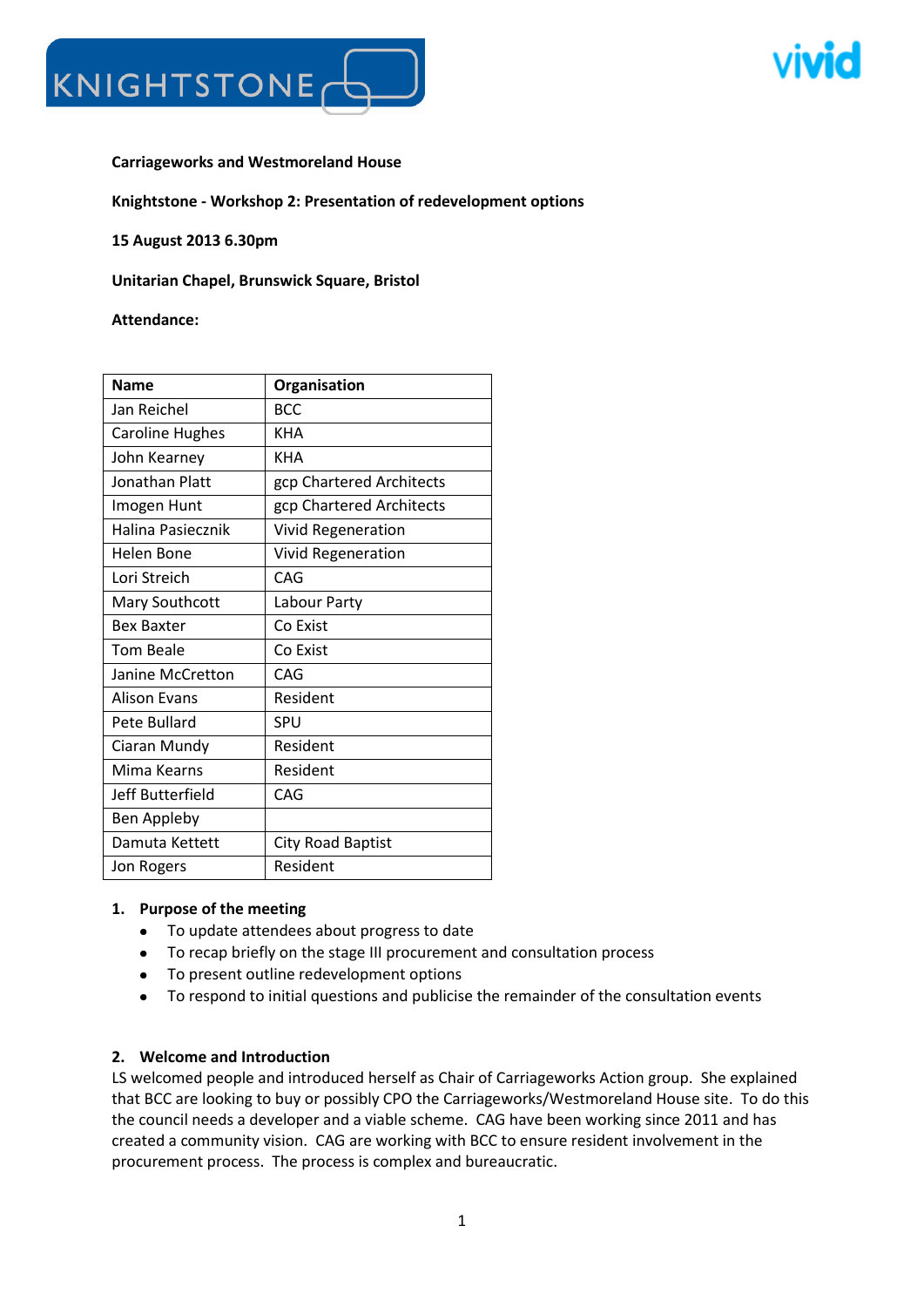HP introduced herself and explained that Vivid have been asked to facilitate each of the workshops. She invited everyone to introduce themselves.

## **3. Update since the Public Meeting on 10th June 2013 and a brief recap on the consultation process- Knightstone Housing**

JK explained that BCC are currently at the 3rd stage of the procurement process to procure a developer. Knightstone Housing Association is the only developer bidding at Stage 3. As part of the Stage 3 bid there is a five week consultation period. The submission by Knightstone at the end of Stage 3 must conform to the CAG vision and also needs to be deliverable. One of the issues is that it is not possible to get on site at the moment so there are many unknown factors. BCC are currently applying for site access so that surveys can take place. This is unlikely to happen until after the Stage 3 process. This means that there may be changes following the Stage 3 submission as the site moves forward for planning permission.

Knightstone are holding a series of workshops details of which can be found at [http://carriageworks.org.uk/.](http://carriageworks.org.uk/)

This is the second workshop. The first workshop included CAG members and other interested parties.

### **4. The development context and feedback from Workshop 1- gcp Architects**

JP was introduced as the architect appointed by Knightstone to work on this scheme. JP explained that this is an extremely challenging project especially because it is not possible to get on site yet. Also, though BCC still wish to buy the site if a price can be agreed, if this should go to CPO it will be complex and time consuming. JP introduced the audience to a set of boards which will be made available on the CAG website.

Boards 1 "Process of redevelopment" +2 "Timeline to redevelopment" – set out BCC position and a timeline to 2017. This is not fixed and could change for a variety of reasons.

Board 3 "Stage 3 consultation plan" sets out the timeline for this stage of the procurement process. This has been agreed between CAG, BCC and Knightstone. JP emphasised how important it is to involve local residents and business who best understand the issues in terms of traffic, parking, deliveries, waste etc. JP asked people to forward details of the workshops to all interested parties.

Boards 4 "Historic Fabric" + 5 "Buildings Gardens" capture information about the site.

Board 6 "Movement constraints opportunities" outlines the opportunities and begins to highlight some of the issues that need to be debated – for example Westmoreland House (does it stay or go?). Little is known about how it is built though gcp have done some research and found an engineer who has some knowledge. There are very few records so it is hard to know what options are available – can it be knocked around? Built on? Demolished? Also there is the question of what should happen to the road junction. There are lots of ideas for this and this would require major highways engineering and funding over and above the scheme. Other issues that need to be debated include car parking.

# **5. A presentation of the options: ideas and issues so far- gcp Architects**

JP explained that the first workshop had involved 2 exercises. The first was about further drilling down the CAG vision – adding more detail about what this would and could mean. As you would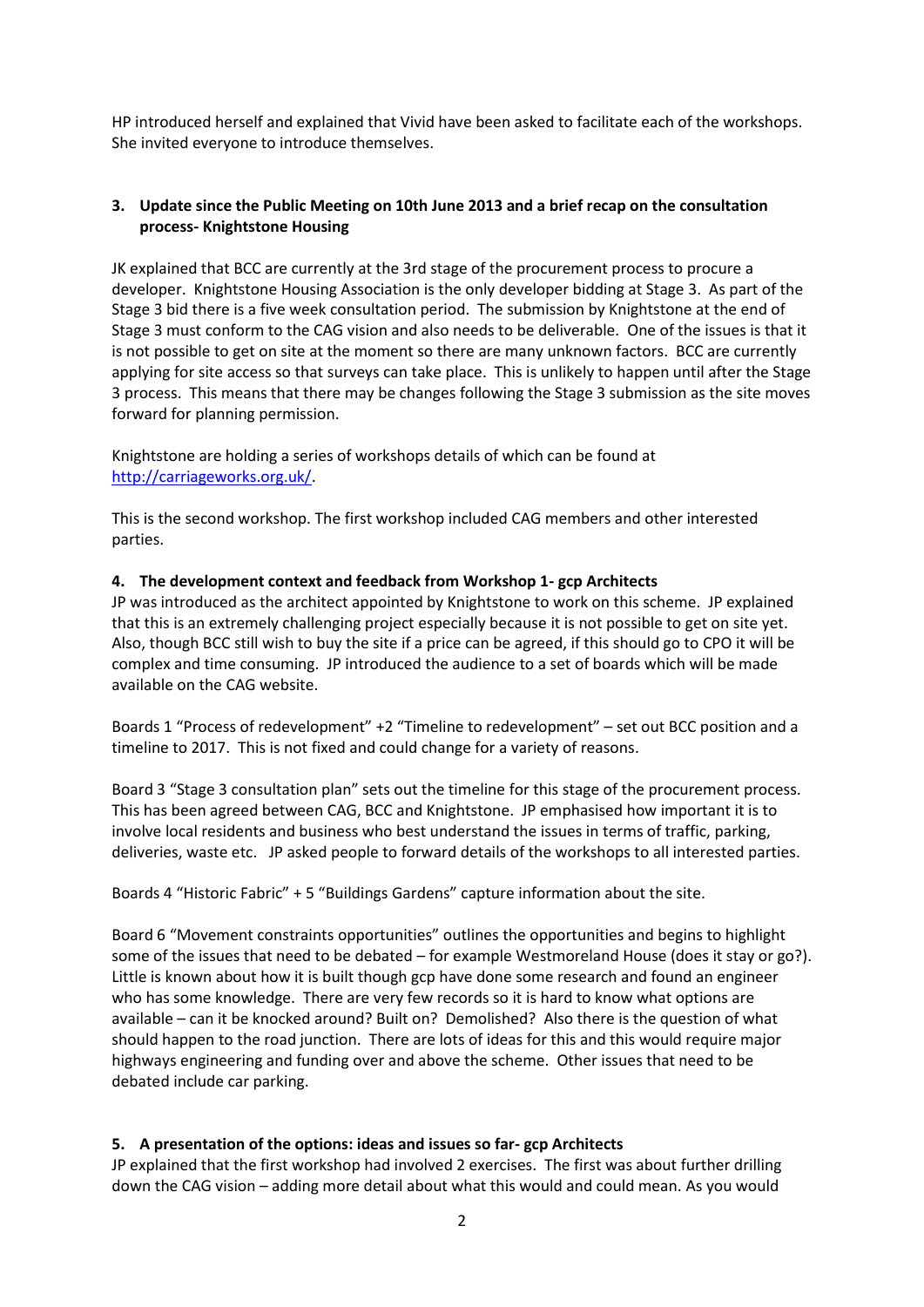expect there was some conflict and clearly different ways in which the vision could be realised. The results are show in Board 7 "Workshop 1 Feedback Task 1". The second exercise involved site planning. In four groups, people were asked to think about where the buildings, retail, open space etc could go. The groups came up with a range of options and of course not everyone was in agreement. The ideas are illustrated on boards 8 and 9 "Workshop 1 Feedback Task 2".

JP explained that he then grouped the ideas to come up with 3 options. These options are set out in boards  $10+11+12$  "Workshop 2 Redevelopment Option  $1 + 2 + 3$ ". Further work is needed to assess the financial viability of these options. There is an on-going need to debate the options and some of the contentious issues within them. For example, within the existing options there are parking spaces for some of the houses. This is to comply with BCC housing policy on 3 bed properties. There is currently no further allocation of parking spaces.

The CAG vision is always the guiding light and we will continue to come back to this.

## **6. The emerging options: walkabout and viewing of 3 redevelopment options, presented on display posters around the room**

Everybody was encouraged to spend some time reading the boards and reviewing the options.

# **7. Question and answer session: Attendees were able to ask questions for clarification. Panel: Knightstone Housing, gcp Architects, Bristol City Council, CAG. Chair: Vivid**

| <b>Questions</b>                                                                                                 | <b>Answers</b>                                                                                                                                                                                                                                                                                                                                                      |
|------------------------------------------------------------------------------------------------------------------|---------------------------------------------------------------------------------------------------------------------------------------------------------------------------------------------------------------------------------------------------------------------------------------------------------------------------------------------------------------------|
| Please can you explain<br>about the CAG vision to<br>new residents? PB                                           | LS - During 2011/2012 CAG carried out extensive consultation and<br>developed a vision for the site. We checked back with people that our<br>vision captured the aspirations of resident and businesses. The vision<br>can be found at http://carriageworks.org.uk/our-vision/the-overall-<br>vision/. Knightstone are now working with us to interpret the vision. |
| Are BCC doing work on<br>the junction with Ashley<br>Road at present - there<br>have been workmen on<br>site? PB | JP + LS - we will look into this.                                                                                                                                                                                                                                                                                                                                   |
| Why can't we have zero<br>parking? CM                                                                            | LS – we know that we need to further debate this issue. There was a<br>50:50 split during the CAG consultation on this issue.<br>JP - within the existing options we have followed BCC housing policy but<br>there is no additional allocation of parking spaces.                                                                                                   |
| Can we look at shared<br>space for the road<br>junction - example<br>Poynton, Cheshire?                          | $LS$ – lots of people are excited about this idea and it needs looking at.<br>$JP$ – this came up at the last workshop – further details at<br>http://www.sustrans.org.uk/our-services/what-we-do/route-design-<br>and-construction/shared-space-busy-intersection-poynton                                                                                          |
| Please can we make sure<br>that this is not a gated<br>development? MS                                           | Within the vision there is a clear statement saying we don't want this to<br>be gated.                                                                                                                                                                                                                                                                              |
| Please can we ensure<br>that the consultation                                                                    | KHA - We will be reviewing our consultation process.                                                                                                                                                                                                                                                                                                                |

#### **Questions and Answers**